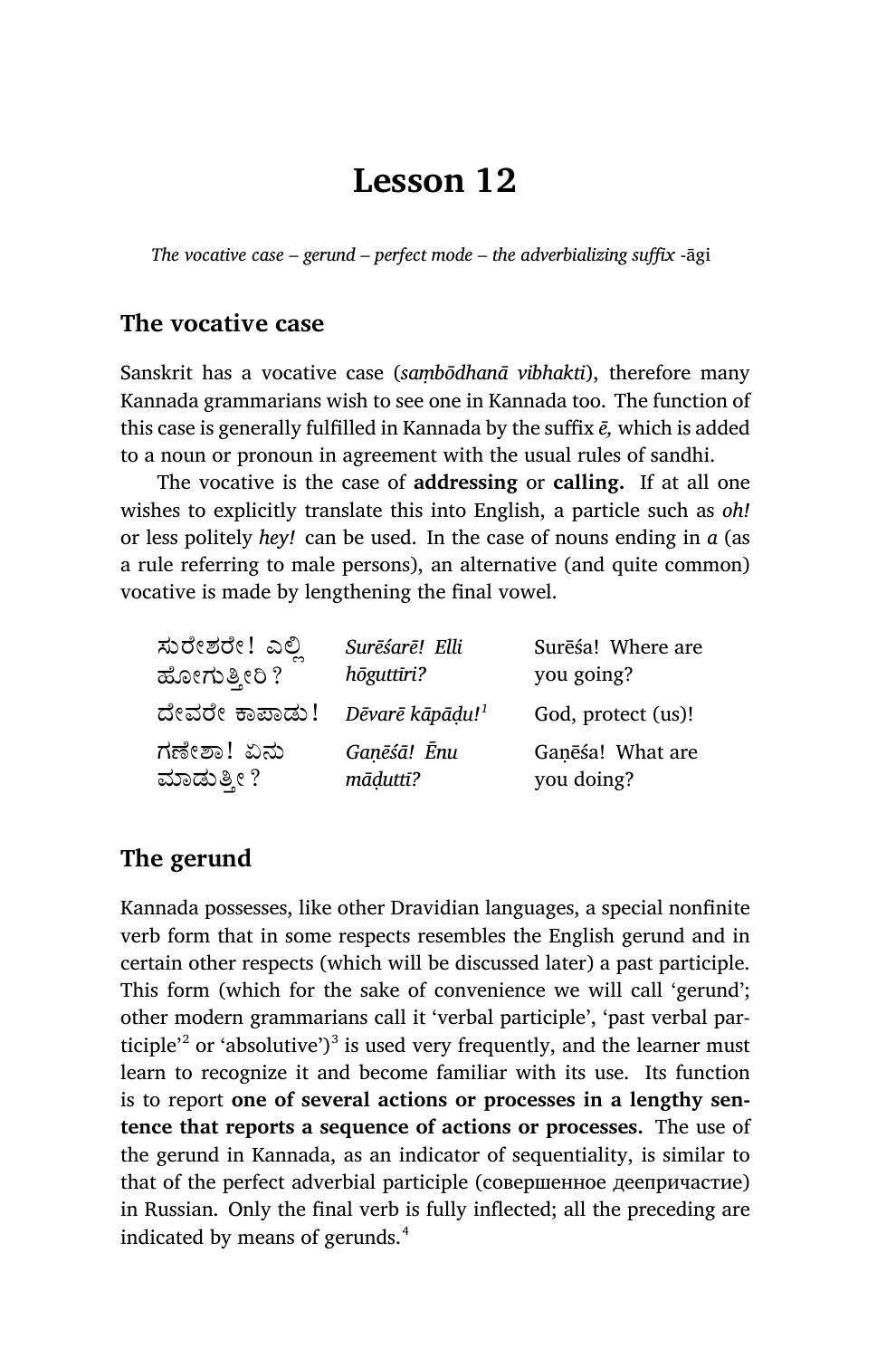In a modern European language like English, one can construct complex sentences such as "I left the house, walked to the bus, got on the bus, went downtown, got off, and walked to the office", using a number of fully conjugated, finite verb forms (left, walked, got, went, got, walked) for creating a composite message in one long sentence. In a Dravidian language like Kannada, such a sentence is not possible; instead of linking many messages by means of comma's and 'and', one uses gerunds.

The Kannada gerund does not indicate any particulars about the subject, i.e., it says nothing about the gender, number, or person of the subject. It only indicates that a certain action or process took place and was followed by another.

| ನಾನು ಮನೆಗೆ ಹೋಗಿ nānu manege hōgi<br>ಮಲಗಿದೆನು | malagidenu                                      | I went home and<br>went to sleep (or:<br>after going home, I<br>went to sleep)<br>(literally: I<br>house-to<br>having-gone lay<br>down)                           |
|----------------------------------------------|-------------------------------------------------|-------------------------------------------------------------------------------------------------------------------------------------------------------------------|
| ಅವರು ಆ<br>ಸಂಗೀತವನ್ನು ಕೇಳಿ<br>ಸಂತೋಷ ಪಟ್ಟರು    | avaru ā<br>samgitavannu kēli<br>samtōṣa paṭṭaru | they heard the<br>music and were<br>happy (or: after<br>hearing that music,<br>they were happy)<br>(literally: they that)<br>music having-heard<br>joy underwent) |

It is important that the learner understands the use of the gerund. Not a single bit of adult conversation is spoken, nor is a single column of newspaper text printed, without the use of gerunds.

The learner may now understand what the ordinary Kannada sentence structure would be if one wishes to translate a complex English sentence like the one given above. "I left the house, walked to the bus, got on the bus, went downtown, got off, and walked to the office" becomes ನಾನು ಮನೆಯನ್ನು ಬಿಟ್ಟು ಬಸ್ಸಿಗೆ ನಡೆದು ಬಸ್ಸಿನಲ್ಲಿ ಹತ್ತಿ ನಗರಕ್ಕೆ ಹೋಗಿ ಬಸ್ಸಿನಿಂದ ಇಳಿದು ಕಚ್ಚೇರಿಗೆ ನಡೆದೆನು *nānu maneyannu biṭṭu bassige naḍedu*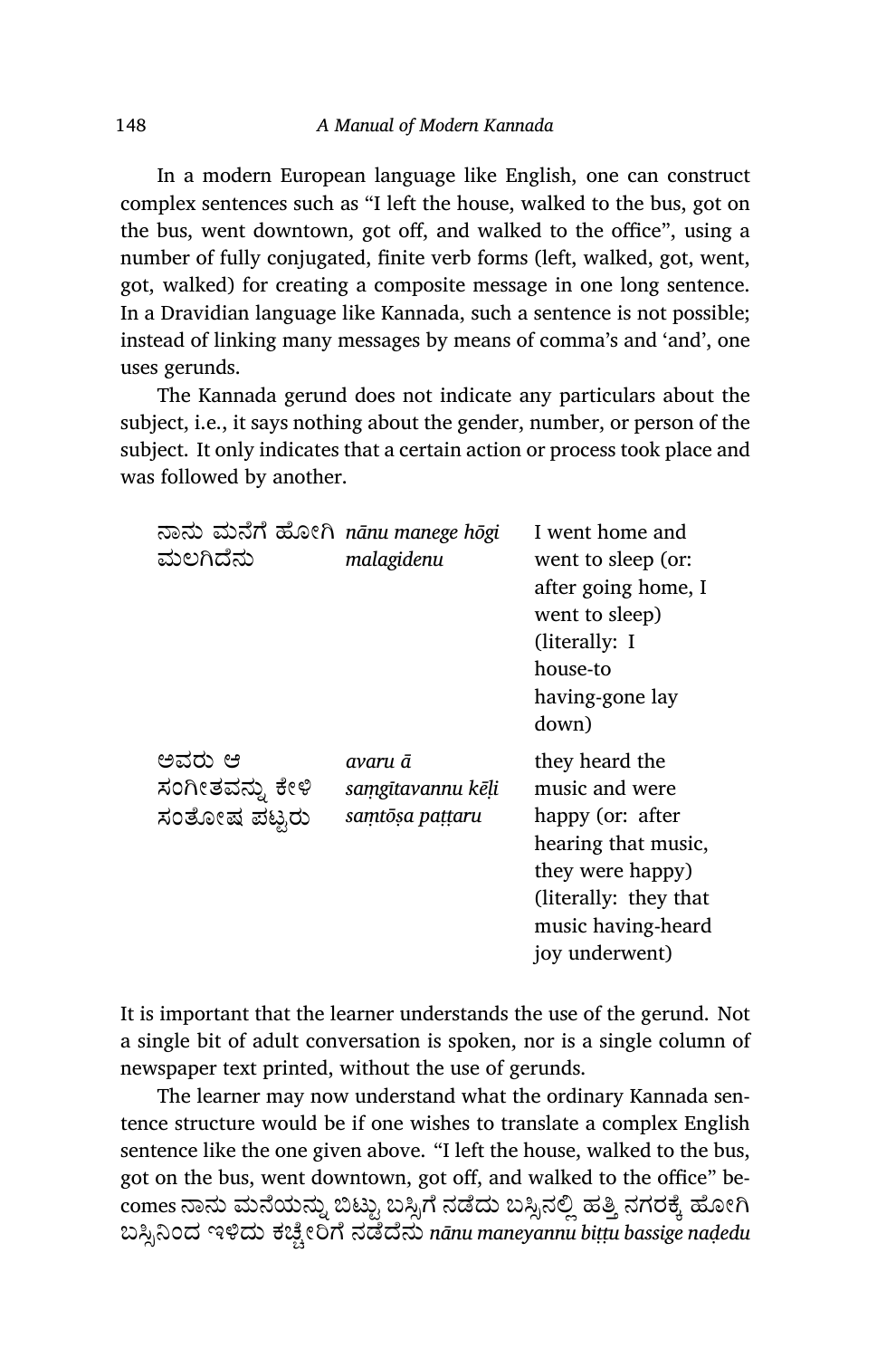*bassinalli hatti nagarakke hōgi bassiniṃda iḷidu kaccērige naḍedenu.* By curious coincidence, English is perhaps the only Western language in which this kind of construction can be imitated rather well without sounding completely idiotic, even if it sounds rather artificial: "I, having left the house, having walked to the bus, having got on the bus, having gone to the city, having got off the bus, walked to the office." In Kannada, this is the ordinary way of constructing such a message.

Usually, the grammatical subject of the gerunds is the same as the grammatical subject of the finite verb that ends the sentence; in other words, all the actions are performed by the same agent. However, this need not always be the case. In two situations, the subject of the gerund and of the finite verb may be different:

(a) when there is a causal relationship, as in ಹಣ ಹೋಗಿ ಬಡವನಾದ-ನು *haṇa hōgi baḍavanādanu* 'after his money was gone (lit.: 'his money having gone'), he became poor',<sup>5</sup> or ಮಳೆ ಬಂದು ಹೊಳೆ ಹೆಚ್ಚಿತು *maḷe bamdu hole heccitu* 'after the rain came (i.e., because of the rain), the (level of the) river rose'.<sup>6</sup>

(b) when a period of time has passed, as in ಅವನು ಹೋಗಿ ಐದು ದಿವಸ ಆಯಿತು *avanu hōgi aidu divasa āyitu* 'after he went (lit. 'he having gone') five days passed'<sup>7</sup> (i.e., it has been five days since he went).

#### *Regular formation of the gerund*

To form or recognize the gerund correctly, one must know the past stem of the verb.<sup>8</sup> Verbs of the first class lose the final *d* of the past stem (or, alternatively, one can say that the final *u* of the root is replaced by a short *i*), whereas verbs of the second class add a short *u* (i.e., a *du* is added to the root).

#### *1st verb class*

| root  | past stem | gerund |                  |
|-------|-----------|--------|------------------|
| mādu  | mādid-    | mādi   | to do, to make   |
| kēlu  | kēlid-    | kēli   | to hear, ask     |
| hāru  | hārid-    | hāri   | to jump, fly     |
| hattu | hattid-   | hatti  | to ascend, climb |

Note that the gerund of the first class looks exactly like the shorter form of the imperative plural. In practice, confusion never arises: an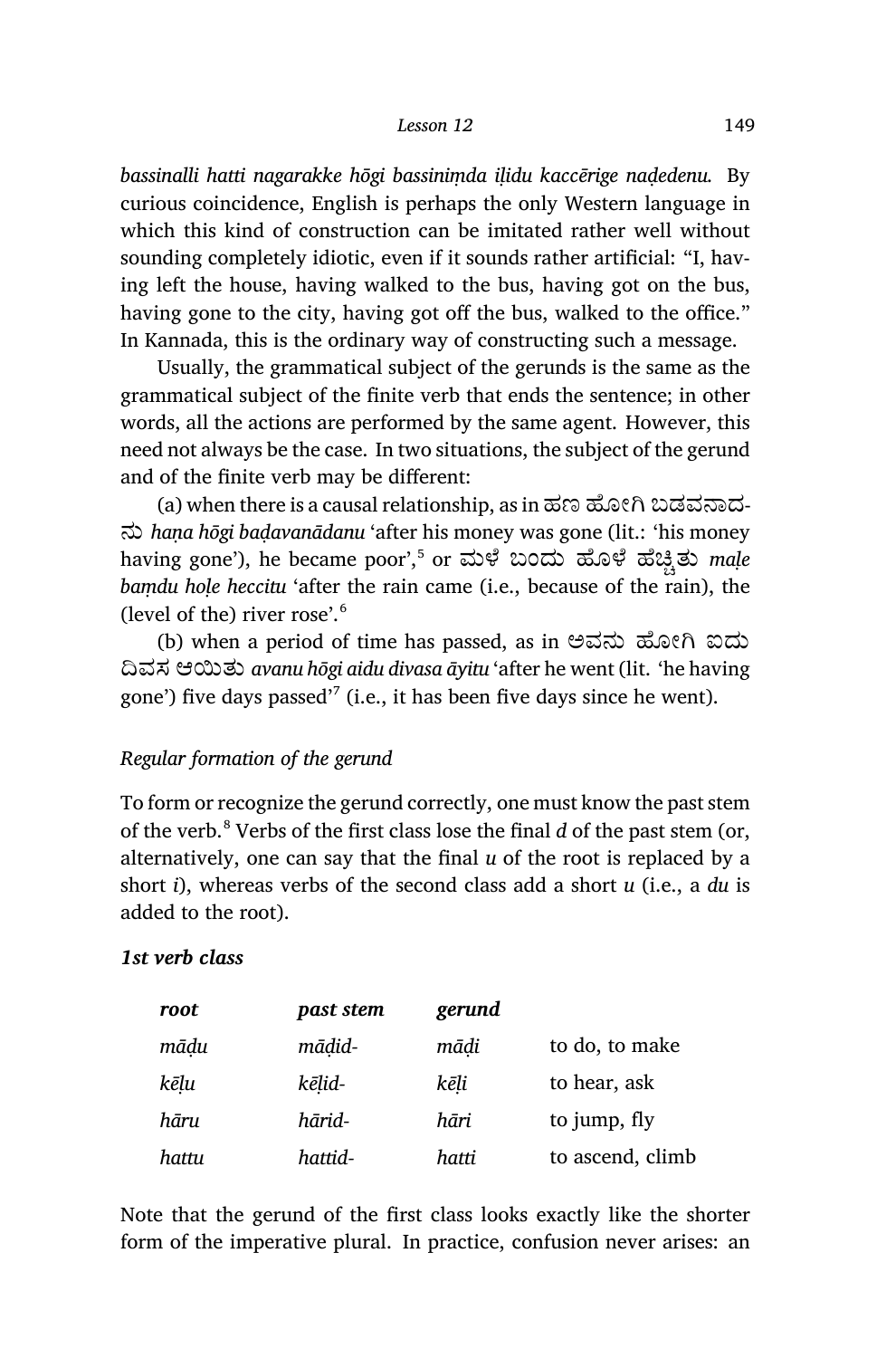imperative is the last word of a sentence, whereas a gerund never is (except in rare cases in poetry or highly emotional speech). *2nd verb class*

| root | past stem | gerund |                |
|------|-----------|--------|----------------|
| kare | kared-    | karedu | to call        |
| ili  | ilid-     | ilidu  | to descend     |
| hode | hoded-    | hodedu | to strike, hit |
| nade | naded-    | nadedu | to walk        |

#### *Formation of the gerund of strong verbs*

Also in the case of the strong verbs,<sup>9</sup> the gerund is (almost always, with only two exceptions) based on the past stem of the verb, after which a short *u* is added:

| root   | past stem | gerund |                   |
|--------|-----------|--------|-------------------|
| kodu   | koṭṭ-     | kottu  | to give           |
| ari    | arit-     | aritu  | to know           |
| kollu  | komd-     | komdu  | to take, buy      |
| baru   | bamd-     | bamdu  | to come           |
| bīlu   | bidd-     | biddu  | to fall           |
| kadi   | kadd-     | kaddu  | to steal          |
| horadu | horat-    | horatu | to set out, start |

**Two verbs are somewhat irregular** in that their gerund is not derived from their strong past stems, but from their roots:

| root | past stem | gerund |           |
|------|-----------|--------|-----------|
| hōgu | hōd-      | hōgi   | to go     |
| āgu  | ād-       | āgi    | to become |

The formation of the gerund on the basis of the past stem reveals its basic meaning: an action took place in the past, but the message that is ex pressed by means of the sentence is not yet completely finished.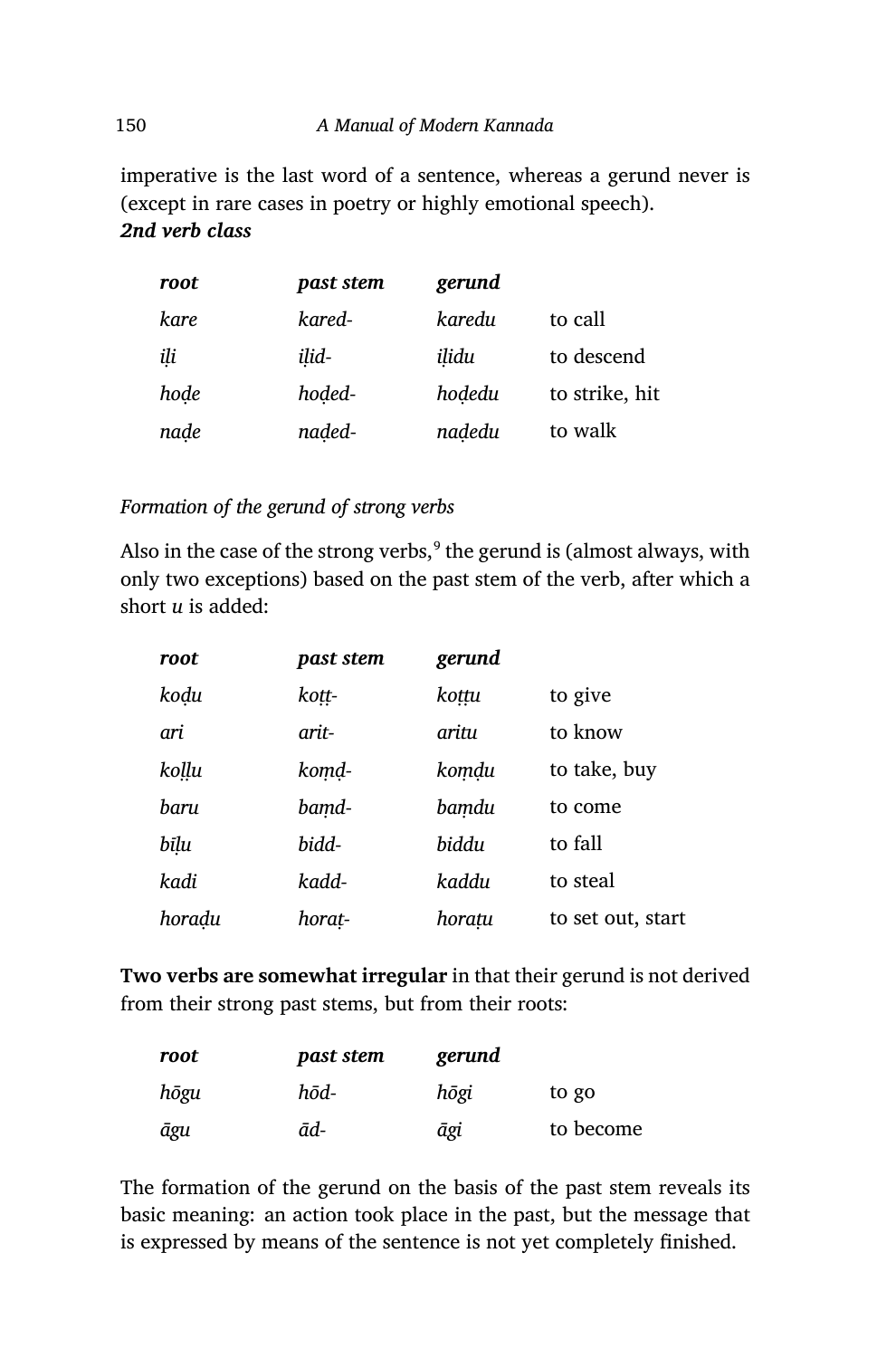### **The perfect mode**

The use of the various grammatical devices for indicating actions and processes in the past is not quite as exactly stipulated as in most of the modern European languages. The simple past tense (also called 'imperfect' or 'preterite' by some grammarians) in Kannada can, according to the context, be translated by an English imperfect, perfect, past perfect, or any of these in the continuous mode. Nowadays the majority of native speakers, esp. the less educated, do not distinguish conceptually between all these forms and treat them simply as different ways to express the past; if at all distinctions are made, a 'perfect' is used to indicate a past that is more remote than an 'imperfect', and a 'past perfect' represents a still more remote past. However, there are situations in which the Kannada speaker / writer wishes to be more precise about the time or mode of a past action or process. $10$ 

One construction is often used with a meaning that approximates that of the English perfect: one takes the gerund of a verb and adds the present tense of *iru*, which here functions as an auxiliary verb. The final vowel of the gerund, whether *u* or *i,* is elided, and the gerund and the form of *iru* are written together. Thus, e.g., *māḍi* (having made / done) and *iddēne* (I am) together become *māḍiddēne '*I have done*', hōgi* (having gone) and *iddēne* together form *hōgiddēne* 'I have gone', *karedu* 'having called' and *iddēne* together become *karediddēne*. Note that the auxiliary verb for this 'perfect' is always *iru* 'to be', never 'to have'.<sup>11</sup>

| ನಾನು ಅದನ್ನು<br>ಮಾಡಿದೆನು   | nānu adannu<br>mādidenu  | I did that                                           |
|---------------------------|--------------------------|------------------------------------------------------|
| ನಾನು ಅದನ್ನು<br>ಮಾಡಿದ್ದೇನೆ | nānu adannu<br>mādiddēne | I have done that<br>(lit.: I that<br>having-done am) |
| ನಾನು ಹೋದೆನು               | nānu hōdenu              | I went                                               |
| ನಾನು ಹೋಗಿದ್ದೇನೆ           | nānu hōgiddēne           | I have gone (lit.: I<br>having-gone am)              |

Like the English perfect, this construction signifies that an action or process took place in the past and was completed.<sup>12</sup>

It is similarly possible to combine a gerund with a different conjugated form of *iru:* a past or future tense, with corresponding meanings: that at a certain point in the past, the action or process had already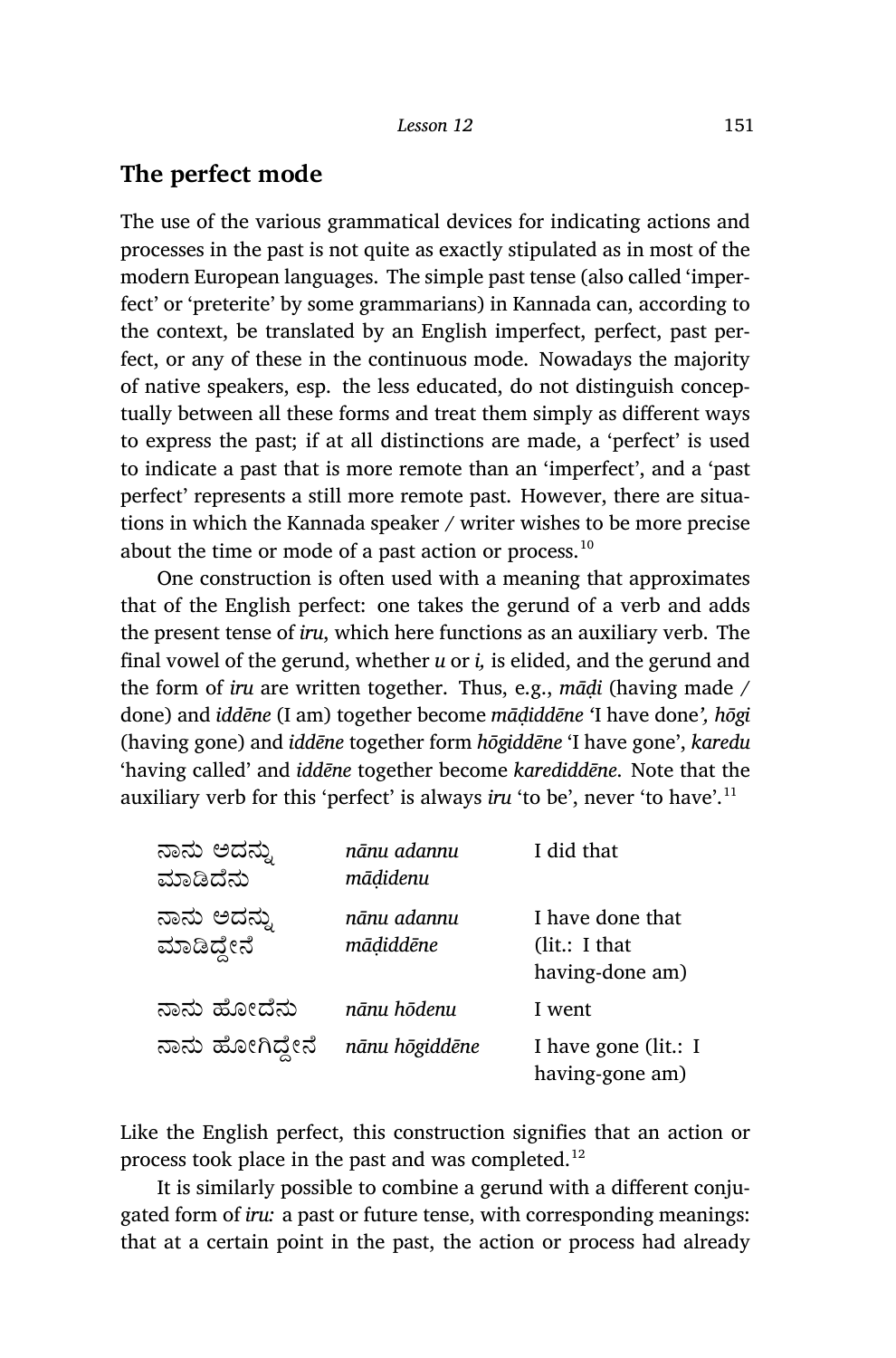taken place, or that there will be a time in the future when the action or process will have taken place.

| ನಾನು ಪುಸ್ತಕವನ್ನು<br>ಓದಿದ್ದೇನೆ | nānu pustakavannu I have read the<br><b>ōdiddēne</b> | book                                           |
|-------------------------------|------------------------------------------------------|------------------------------------------------|
| ನಾನು ಪುಸ್ತಕವನ್ನು<br>ಓದಿದ್ದೆನು | ōdiddenu                                             | nānu pustakavannu I had read the book          |
| ನಾನು ಪುಸ್ತಕವನ್ನು<br>ಓದಿರುವೆನು | ōdiruvenu                                            | nānu pustakavannu I will have read the<br>book |

Note that the audible and visual difference between *ōdidenu* 'I read' (simple past tense) and *ōdiddenu* 'I had read' is merely the doubling of the second *d,* which means that the preceding syllable is prosodically long. The past perfect does not occur often, but it is important to distinguish it from the simple past.

### **The adverbializing suffix** *-āgi*

In earlier lessons we have already noticed the suffix *-āgi,* that can be added quite freely to nouns and pronominalized adjectives and other attributive words to create words that behave functionally as European adverbs, according to the usual rules of sandhi:

ಆ ಮರ ೊಡ°ಾĆ *ā mara doḍḍadāgi* ಬೆಳೆದಿದೆ *beḷedide* that tree has grown tall

After what has been said about gerunds in this lesson, one can now recognize *-āgi* as the gerund of the verb *āgu* 'to become'. Literally, this sentence means: "that tree, a large thing having become, has grown".

Although *-āgi* actually is a gerund, one peculiar aspect of its use must be noted. Ordinarily, the gerund has the same subject as the sentence as a whole. With *-āgi* in this particular function as adverbializing suffix, this need not be so. For instance: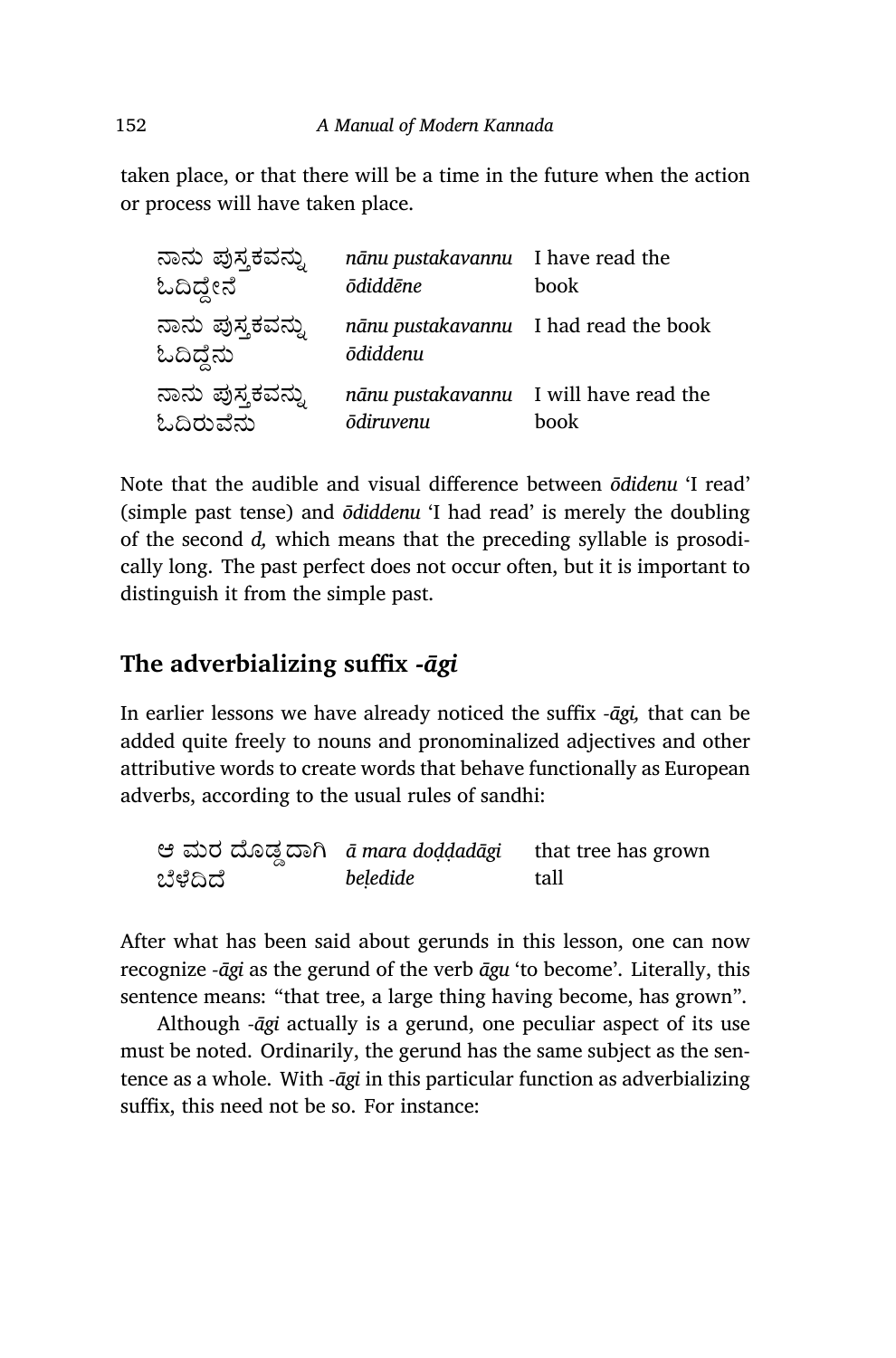ಅವನು ಈ ಕಲಸವನ್ನು ಕಟ್ಟದಾಗಿ *keṭṭadāgi māḍiddāne*  work badly ಮಾಡಿದ್ದಾನೆ *avanu ī kelasavannu* he has done this

Literally: "he this work, a bad thing having become, has made." Obviously, the 'he' has not become a bad thing; it is the work that he was doing, that has become bad; in other words, he did the work badly.

This use of *-āgi* is **extremely** frequent – so much so that the grammatical origin of *-āgi* as the gerund of *āgu* is consciously hardly realized by Kannada speakers. In practice, there is no single way in which an adverbial construction with *-āgi* can best be translated. Any translator must keep in mind that practically everything in a Kannada sentence that is marked by *-āgi* has an adverbial function.

When *-āgi* is added to any of the many loanwords from Sanskrit which, in the original language, are adjectives, these words become adverbs in Kannada. There is no need for first pronominalizing them:

| ಅವನು ತುಂಬ                     | avanu tumba                                         | he spoke very    |
|-------------------------------|-----------------------------------------------------|------------------|
| ಕ್ರೂರವಾಗಿ                     | krūravāgi                                           | cruelly          |
| ಮಾತನಾಡಿದನು                    | mātanādidanu                                        |                  |
| ಅವಳು ಅದನ್ನು<br>ತುಂಬ ಸುಂದರವಾಗಿ | avalu adannu tumba she has done that<br>sumdaravāgi | very beautifully |
| ಮಾಡಿದ್ದಾಳೆ                    | mādiddāle                                           |                  |

In the above examples, *krūra* 'cruel', *suṃdara* 'beautiful' are Sanskrit adjectives.

When used with nouns that denote persons, it is often appropriate to translate *-āgi* with 'as':

| ಅವಳು         | avalu lēkhakiyāgi ā | she participated in |
|--------------|---------------------|---------------------|
| ಲೇಖಕಿಯಾಗಿ ಆ  | sammēlanadalli      | that conference as  |
| ಸಮ್ಮೇಳನದಲ್ಲಿ | bhāgavahisidaļu     | a writer            |
| ಭಾಗವಹಿಸಿದಳು  |                     |                     |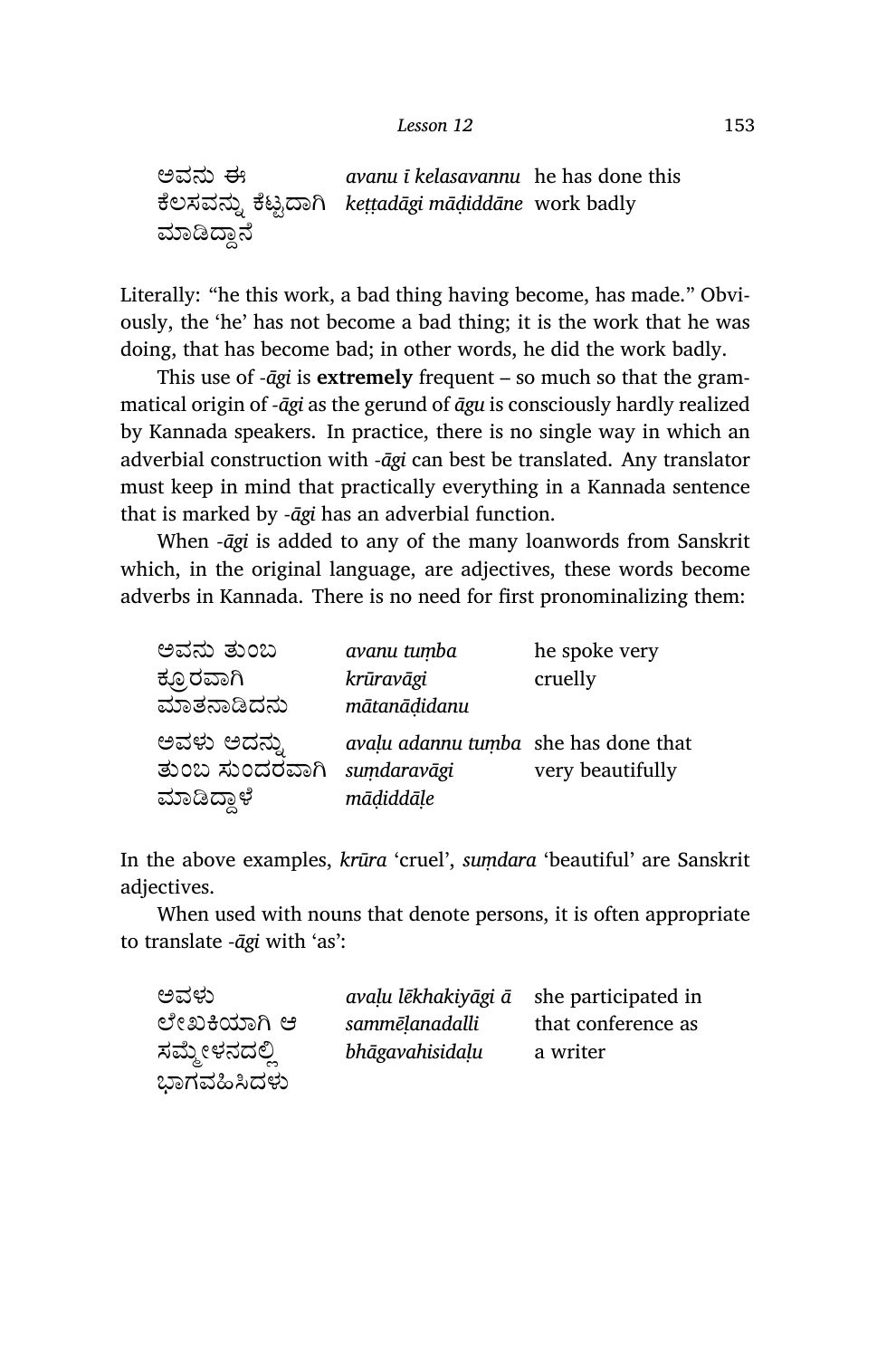```
ಅವನು
ಪುರೋಹಿತನಾಗಿ
ದೇವಸ್ಥಾನದಲ್ಲಿ ಕಲಸ  kelasa māḍidanu
ಾēದನು
                  avanu purōhitanāgi
                  dēvasthānadalli
                                     he worked in a
                                     temple as a priest
```
Literally, the two above sentences mean "she, writer having become, in that conference participated" and "he, priest having become, in temple work did".

When used with nouns that denote conditions, the meaning is that that condition has come about:

| ಅವರು ಸುಸ್ತಾಗಿ | avaru sustāgi | they came tired |
|---------------|---------------|-----------------|
| ಬಂದರು         | bamdaru       |                 |

The word *sustu* means 'fatigue, tiredness'. Here the 'they' (*avaru*) came (*baṃdaru*) after tiredness (*sustu*) had arisen (*āgi*), in other words: they were tired when they came.

Often *-āgi* is added to a dative with the meaning 'for [the sake of]', 'for the benefit of'. This combination has the same meaning as dative + *ōskara.*



*Ěಮ¼ ಸರĘಾĆ ಾĥĨ – 'Please wait here for your turn' (saradi-ge-āgi). On a floor in Bangalore Airport*

### **Exercise**

Read and translate the following sentences:

- ೧. ಗಣೇಶರೇ! ಮನೆಗೆ ಹೋಗಿದ್ದೀರಾ?
- ೨. ಅವರು ಸುಸ್ತಾಗಿ ಮಲಗಿದರು.
- ೩. ಆ ಹುಡುಗಿ ಸೊಗಸಾಗಿ ಹಾಡಿದಳು.
- ೪. ಆ ಹುಡುಗ ಒರಟಾಗಿ ಮಾತನಾಡಿದ.
- ೫. ಅವನು ನನ್ನನ್ನು ಕೆಟ್ಟದಾಗಿ ಬಯ್ದು ಹೊರಟು ಹೋದ.<sup>13</sup>
- ೬. ಅದನ್ನು ನೋಡಿ ಖುಶಿಯಾಗಿ ನಕ್ಕಳು.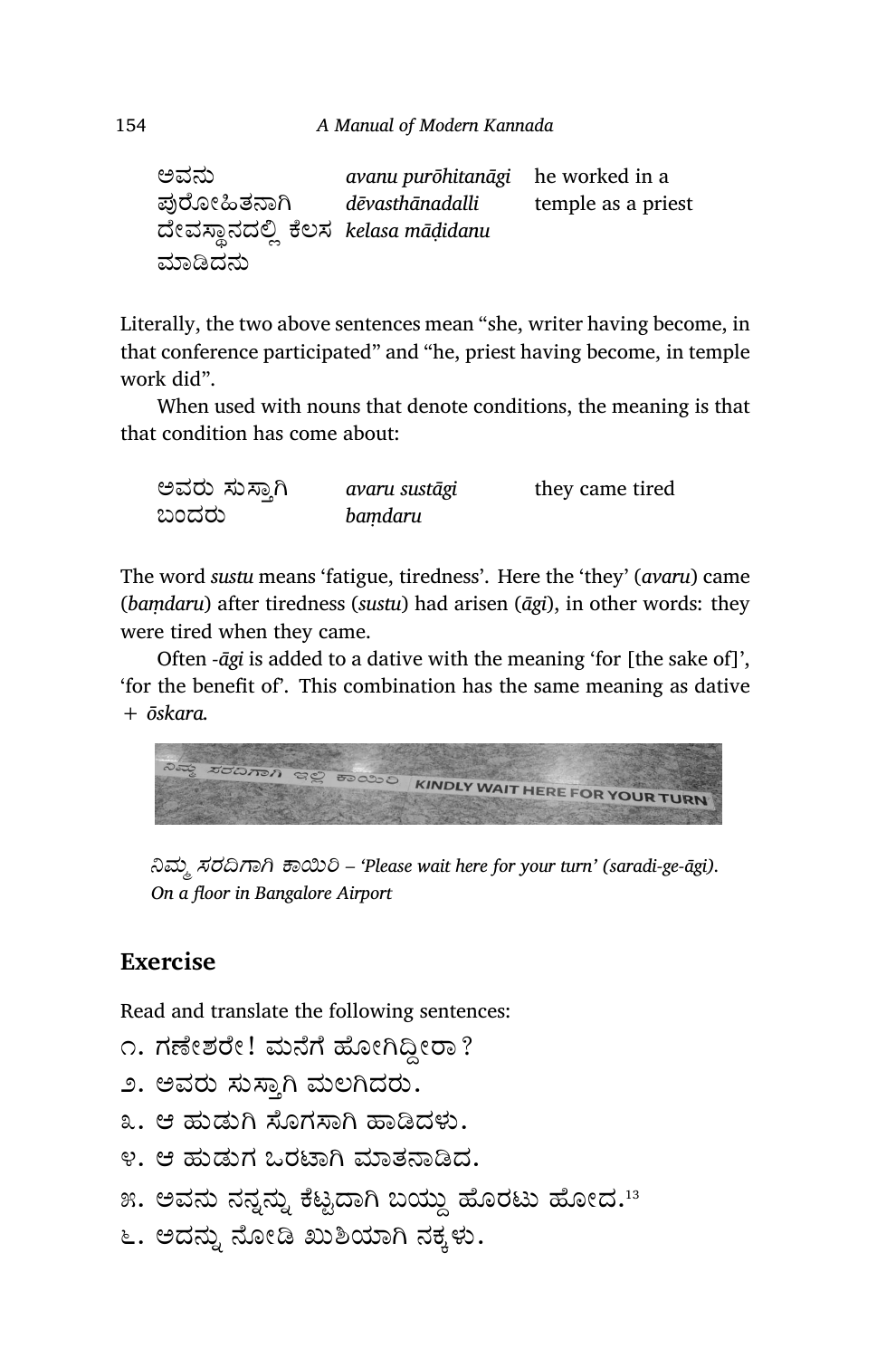೭. ಈ ಪಾಠವನ್ನು ಓದಿ ಪ್ರಶೈಗಳನ್ನು ಕೇಳಿ.

೮. ಪಕ್ಕದ ಮನೆಯವರು14 ನೆನ್ನೆ ಊರಿಗೆ ಹೋಗಿ ಮುಂದಿನ ತಿಂಗಳು ವಾಪಸು ಬರುವರು. ೯. ಅವರು ನಿಜವಾಗಿ ಹಾಗೆ ಹೇಳಿದರಾ $?^{15}$ 

೧೦. ತೀವ್ರವಾಗಿ ಪ್ರಯತ್ನ ಮಾಡಿ ಈ ವಾಕ್ಯಗಳನ್ನು ಓದಿ.

- ೧೧. ದಯವಿಟ್ಟು ಸ್ವಲ್ಪ ಬೇಗ ಹೇಳಿ.
- ೧೨. ಜೋರಾಗಿ ಮಾತನಾಡುತ್ತಾನೆ.
- ೧೩. ಇಲ್ಲಿ ಇಲಿ ಇಳಿಯುತ್ತದೆ.

## **Vocabulary**

| ಆಫಿಸು    | āphisu    | office                      |
|----------|-----------|-----------------------------|
| ುಕಿ      | ili       | to descend, go down         |
| ಒರಟು     | orațu     | coarseness                  |
| ಕದಿ      | kadi      | to steal                    |
| ಕಾಪಾಡು   | kāpāḍu    | to protect, guard           |
| ಕೊಳ್ಳು   | koḷḷu     | to buy                      |
| ಕ್ರೂರ    | krūra     | cruel                       |
| ಖುಶಿ     | khuśi     | joy                         |
| ಚೆನ್ನಾಗಿ | cennāgi   | nicely, finely              |
| ಜೋರು     | jōru      | force, forcefulness         |
| ತಿಂಗಳು   | timgaļu   | month                       |
| ತೀವ್ರ    | tīvra     | severe, intense             |
| ದಯವಿಟ್ಟು | dayavițțu | please                      |
| ನಕ್ಕ್    | nakk-     | (past stem of <i>nagu</i> ) |
| ನಗು      | nagu      | to laugh                    |
| ನಡೆ      | naḍe      | to walk; to happen          |
|          |           |                             |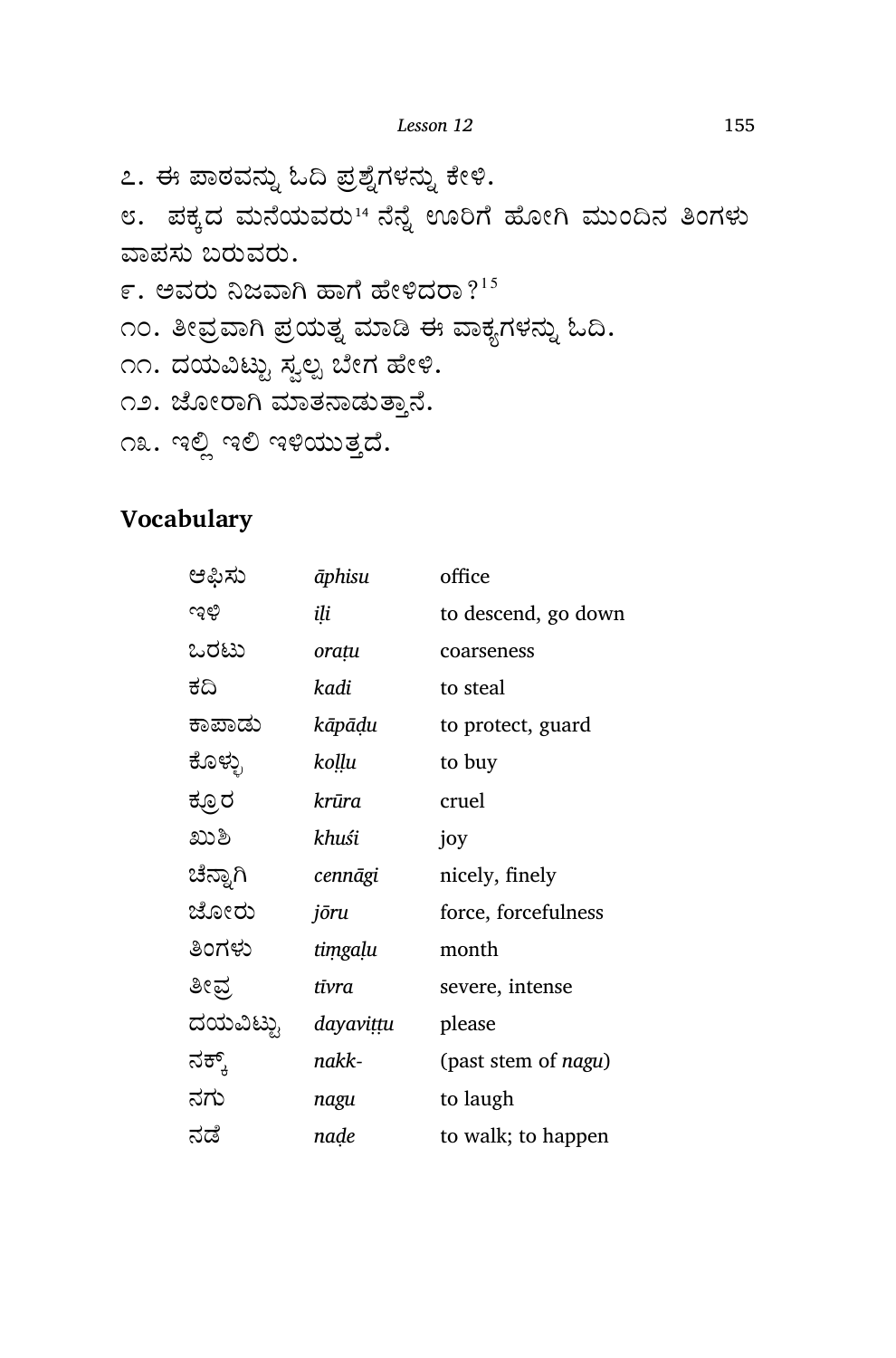#### 156 *A Manual of Modern Kannada*

| ಪಟ್ಟ್          | paṭṭ-            | (past stem of padu)               |
|----------------|------------------|-----------------------------------|
| ಪಡು            | padu             | to suffer, experience,<br>undergo |
| ಪಾಠ            | pāṭha            | lesson                            |
| ಪ್ರಯತೃ         | prayatna         | attempt                           |
| ಬಯ್ದ್          | bayd-            | (past stem of bayyu)              |
| ಬಯ್ಯು          | bayyu            | to abuse, scold                   |
| ಬೆಳೆ           | bele             | to grow                           |
| ಬೇಗ /<br>ಬೇಗನೆ | bēga /<br>bēgane | soon, fast, quickly               |
| ಭಾಗವಹಿಸು       | bhāgavahisu      | to participate                    |
| ಮಲಗು           | malagu           | to lie down, sleep                |
| ಮಾತನಾಡು        | mātanāḍu         | to speak                          |
| ಮುಂದಿನ         | muṃdina          | next                              |
| ಯೋಚನೆ          | yōcane           | thought                           |
| ಲೇಖಕಿ          | lēkhaki          | writer (f.)                       |
| ವಾಕ್ಯ          | vākya            | sentence                          |
| ವಾಪಸು          | vāpasu           | back, returned                    |
| ಶಬ್ದ           | śabda            | word                              |
| ಸಂತೋಷ          | saṃtōṣa          | joy                               |
| ಸಮ್ಮೇಳನ        | sammēļana        | conference                        |
| ಸುಸ್ತು         | sustu            | tiredness, fatigue                |
| ಸೊಗಸು          | sogasu           | grace, elegance, beauty           |
| ಸ್ಪಷ್ಟ         | spaṣṭa           | clear                             |
| ಹತ್ತು          | hattu            | to climb; to begin                |
| ಹಾಡು           | hāḍu             | to sing                           |
| ಹಾರು           | hāru             | to fly, jump                      |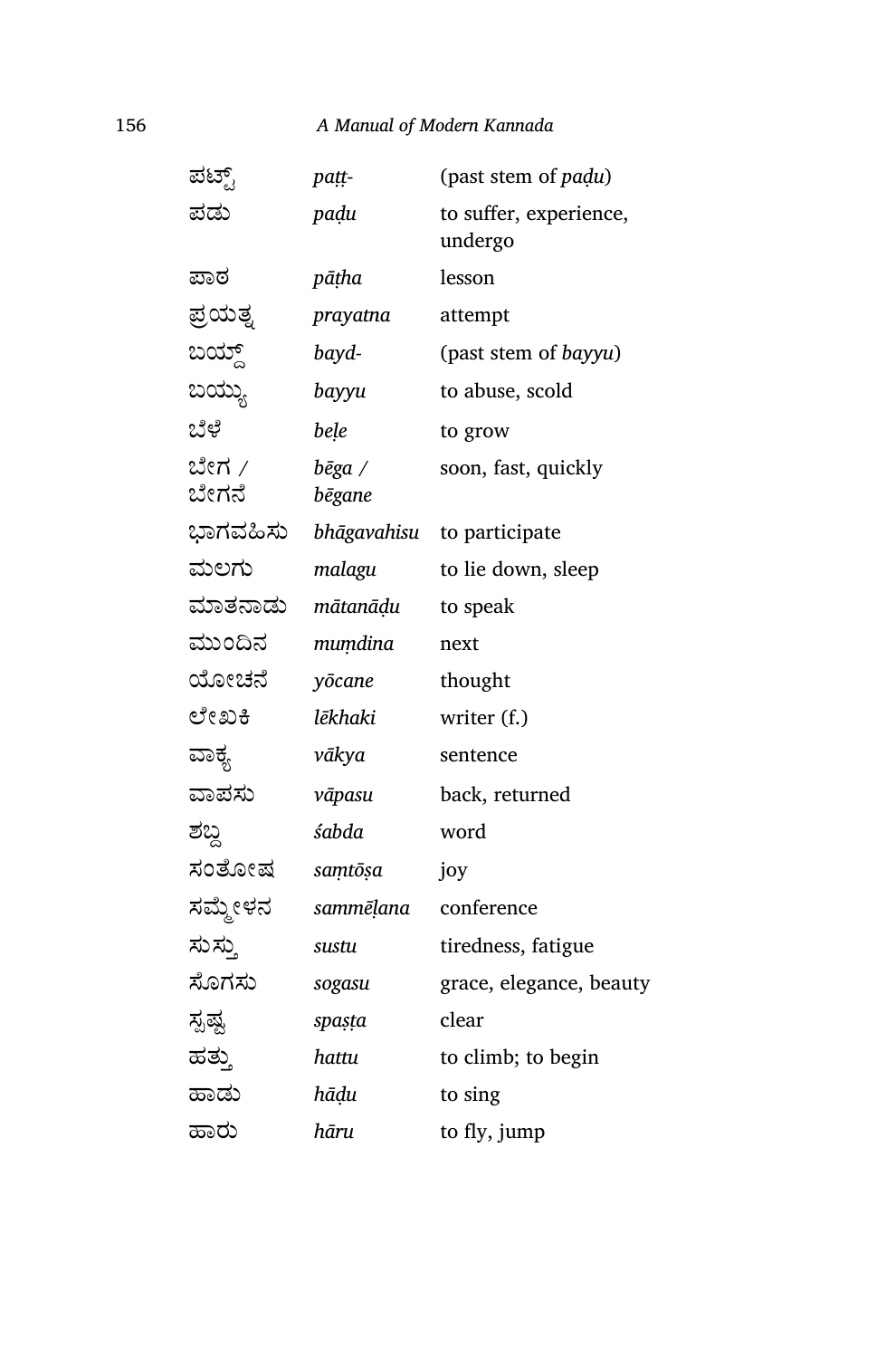¢ೊರ್ *horaṭ-* (past stem of *horaḍu*) ¢ೊರಡು *horaḍu* to set out, leave for

#### *Notes*

<sup>1</sup> One curious feature of Kannada is that the word for 'god', *dēva,* is always used in the plural (*dēvaru*), also when referring to a single god, which is what one would expect out of respect towards the god; but in the case of a single god, although the noun is plural, the verb is in the singular. Hence it is possible, and correct, to say ದೇವರು ಇದ್ದಾನೆ *dēvaru iddāne* 'God exists'.

<sup>2</sup> Cf. Kittel 1903: 93 (§154).

3 In Kannada ಭೂತನೂ½ನ *bhūtanyūna,* 'past deficient', Venkatachalasastry 2007: 158.

<sup>4</sup> This type of construction is another example of Dravidian influence on the Indo-European languages of South Asia. It is found already in Sanskrit, and the various modern Indo-European languages of northern India have similar verb forms.

<sup>5</sup> Cf. Kittel 1903: 419 (§361, 1).

<sup>6</sup> Cf. Spencer 1950: 112.

 $7$  Cf. Kittel 1903: 420 (§361, 2).

<sup>8</sup> Also other verb forms are derived from the past stem, such as the conditional and the concessive, which will be discussed in a later lesson. Whenever a verb is strong (or what earlier grammarians called 'irregular'), this means that the **past stem** is formed in a manner that one would not likely suspect, and **therefore also** the gerund, conditional and concessive are formed differently. <sup>9</sup> See lesson 5 and the appendix at the end of the book.

 $10$  It is matter of debate whether this grammatical form, which here has been called 'perfect', should be considered a tense or a mode. What follows in the rest of this section is a description of the usage as one commonly finds in coastal Karnataka, where the 'perfect' has the modal implication of completion. Further east, the perfect is used less frequently, and where it is used, the completive significance is often missing, and it is simply used as a kind of alternative past tense.

<sup>11</sup> Speakers of German, Dutch, French and similar languages must note that there is only **one** auxiliary verb, and not one for transitive and another for intransitive verbs, as in *ich bin gegangen / ik ben gegaan / je suis allé* versus *ich habe gelesen / ik heb gelezen / j'ai lu.* **In Kannada, transitivity lies not in the auxiliary, but in the main verb.**

<sup>12</sup> I.e., this is *usually* the case. Although the perfect mode can already be found in Old Kannada texts, many authors and speakers today are not so precise in